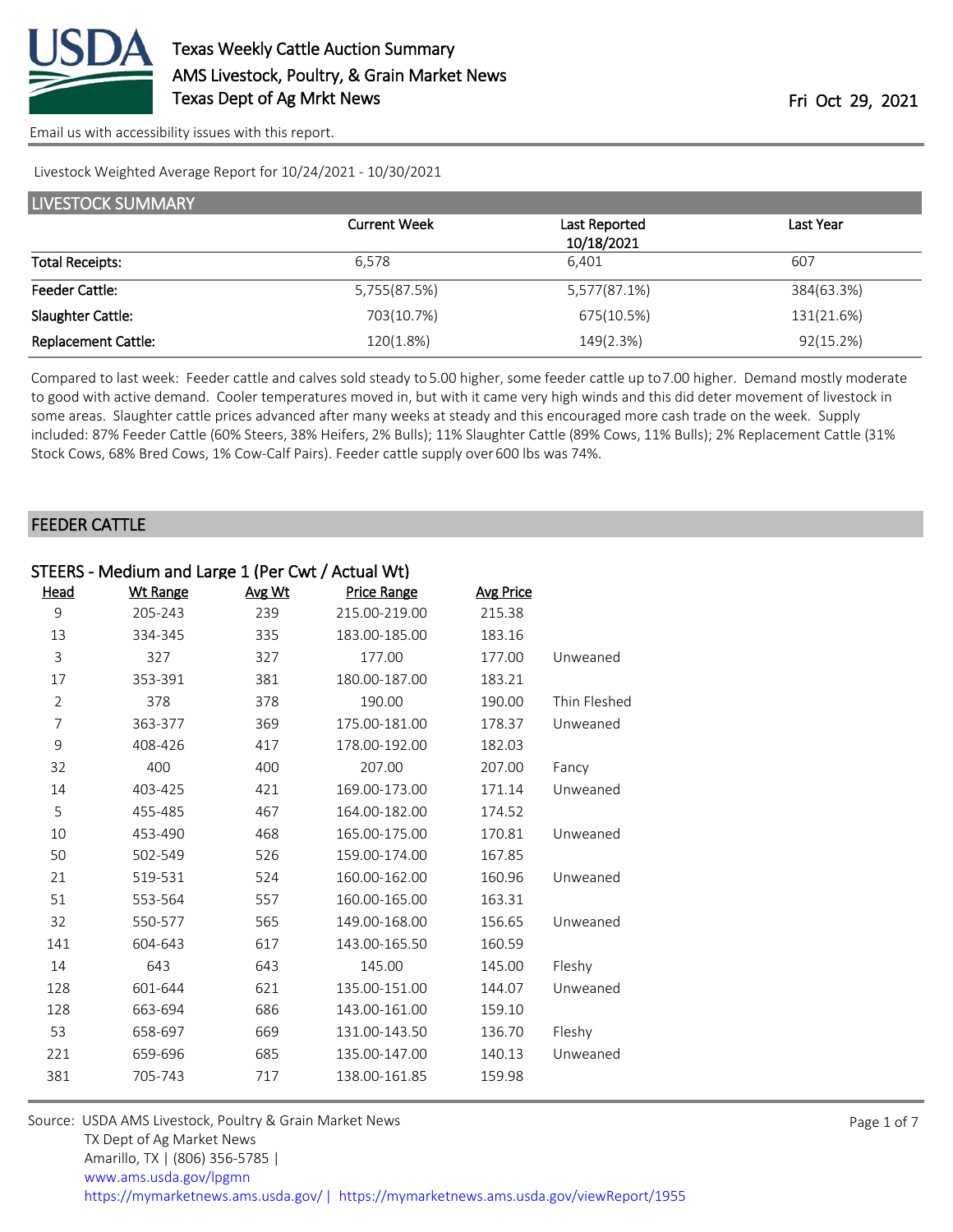

## Texas Weekly Cattle Auction Summary AMS Livestock, Poultry, & Grain Market News Texas Dept of Ag Mrkt News Texas Dept of Ag Mrkt News

[Email us with accessibility issues with this report.](mailto:mars@ams.usda.gov?subject=508%20issue)

| 54  | 721     | 721 | 151.00        | 151.00 | Full     |
|-----|---------|-----|---------------|--------|----------|
| 111 | 710-730 | 721 | 135.50-140.00 | 137.66 | Unweaned |
| 201 | 752-793 | 762 | 140.00-158.00 | 156.91 |          |
| 34  | 767-783 | 768 | 135.00-145.00 | 136.01 | Unweaned |
| 149 | 800-828 | 816 | 155.00-160.00 | 157.11 |          |
| 93  | 817     | 817 | 143.00        | 143.00 | Fleshy   |
| 29  | 870     | 870 | 157.50        | 157.50 |          |
| 31  | 894     | 894 | 150.00        | 150.00 | Fleshy   |
| 46  | 920     | 920 | 153.00        | 153.00 |          |
|     |         |     |               |        |          |

|          |                  |                    |        | STEERS - Medium and Large 1-2 (Per Cwt / Actual Wt) |                |
|----------|------------------|--------------------|--------|-----------------------------------------------------|----------------|
|          | <b>Avg Price</b> | <b>Price Range</b> | Avg Wt | <b>Wt Range</b>                                     | <u>Head</u>    |
| Unweaned | 170.00           | 170.00             | 328    | 328                                                 | 8              |
|          | 176.72           | 174.00-181.00      | 379    | 370-390                                             | 6              |
|          | 171.00           | 171.00             | 448    | 448                                                 | $\overline{2}$ |
| Unweaned | 169.47           | 160.00-175.00      | 425    | 407-447                                             | 22             |
|          | 178.13           | 175.00-179.00      | 476    | 468-478                                             | 9              |
|          | 154.91           | 148.00-158.00      | 512    | 503-528                                             | 34             |
| Unweaned | 148.47           | 135.00-163.25      | 541    | 539-542                                             | 23             |
|          | 147.43           | 145.00-150.00      | 579    | 550-598                                             | 22             |
|          | 143.30           | 136.00-150.00      | 628    | 603-647                                             | 16             |
| Unweaned | 128.00           | 128.00             | 605    | 605                                                 | $\overline{2}$ |
|          | 149.88           | 137.00-151.25      | 663    | 650-687                                             | 162            |
| Full     | 130.00           | 130.00             | 659    | 659                                                 | 8              |
| Unweaned | 128.71           | 128.00-129.00      | 680    | 651-693                                             | 13             |
|          | 155.73           | 132.00-157.00      | 725    | 700-726                                             | 238            |
| Unweaned | 132.23           | 131.50-134.00      | 729    | 725-738                                             | 31             |
|          | 148.65           | 134.00-151.50      | 771    | 762-791                                             | 103            |
|          | 142.45           | 134.00-144.50      | 826    | 817-834                                             | 15             |

### STEERS - Medium and Large 2 (Per Cwt / Actual Wt)

| Head | Wt Range | Avg Wt | <b>Price Range</b> | <b>Avg Price</b> |          |
|------|----------|--------|--------------------|------------------|----------|
| 9    | 355-375  | 362    | 150.00-167.00      | 154.81           |          |
| 6    | 410-430  | 419    | 157.00-160.00      | 159.02           |          |
| 6    | 458-468  | 462    | 150.00-157.00      | 153.69           |          |
| 13   | 517-548  | 530    | 124.00-139.00      | 130.33           |          |
| 10   | 535      | 535    | 130.00             | 130.00           | Unweaned |
| 21   | 552-595  | 578    | 131.00-141.00      | 137.20           |          |
| 8    | 579      | 579    | 118.00             | 118.00           | Unweaned |
| 10   | 603-625  | 618    | 126.00-130.00      | 127.78           |          |
| 1    | 630      | 630    | 120.00             | 120.00           | Unweaned |
| 3    | 682      | 682    | 123.00             | 123.00           |          |

Source: USDA AMS Livestock, Poultry & Grain Market News TX Dept of Ag Market News Amarillo, TX | (806) 356-5785 | [www.ams.usda.gov/lpgmn](https://www.ams.usda.gov/market-news) <https://mymarketnews.ams.usda.gov/> [|](https://www.ams.usda.gov/market-news) <https://mymarketnews.ams.usda.gov/viewReport/1955>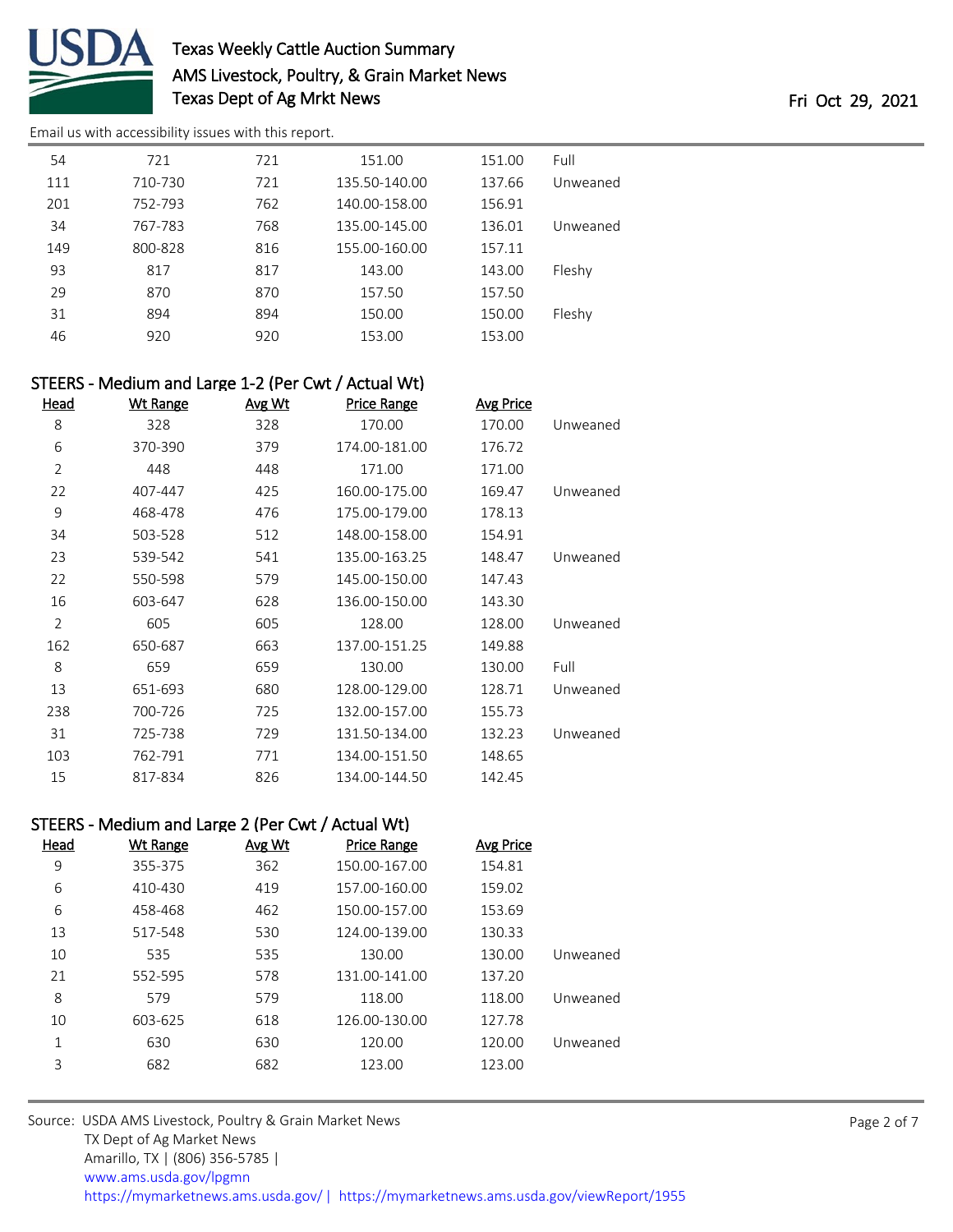

# Texas Weekly Cattle Auction Summary AMS Livestock, Poultry, & Grain Market News Texas Dept of Ag Mrkt News Texas Dept of Ag Mrkt News

[Email us with accessibility issues with this report.](mailto:mars@ams.usda.gov?subject=508%20issue)

|   | 698     | 698 | 120.00        | 120.00 | Unweaned |
|---|---------|-----|---------------|--------|----------|
| 6 | 723-738 | 729 | 124.00-129.00 | 126.32 |          |
| 6 | 764-785 | 771 | 124.00-127.00 | 125.98 |          |
| 6 | 843-845 | 844 | 122.00-130.00 | 125.33 |          |
|   | 853     | 853 | 125.00        | 125.00 |          |
|   | 850     | 850 | 120.00        | 120.00 | Unweaned |

| STEERS - Medium and Large 2-3 (Per Cwt / Actual Wt) |          |        |             |           |  |
|-----------------------------------------------------|----------|--------|-------------|-----------|--|
| Head                                                | Wt Range | Avg Wt | Price Range | Avg Price |  |
| Ч                                                   | 431      | 431    | 124.00      | 124.00    |  |

|  |  | STEERS - Medium 1-2 (Per Cwt / Actual Wt) |  |  |  |  |  |
|--|--|-------------------------------------------|--|--|--|--|--|
|--|--|-------------------------------------------|--|--|--|--|--|

| Head | Wt Range | Avg Wt | <b>Price Range</b> | Avg Price |      |
|------|----------|--------|--------------------|-----------|------|
|      | 782.     | 782    | 119.00             | 119.00    | Full |

487 487 119.50 119.50

### HEIFERS - Medium and Large 1 (Per Cwt / Actual Wt)

| <b>Head</b> | <b>Wt Range</b> | Avg Wt | <b>Price Range</b> | <b>Avg Price</b> |          |
|-------------|-----------------|--------|--------------------|------------------|----------|
| 6           | 238             | 238    | 181.00             | 181.00           |          |
| 4           | 302-320         | 307    | 152.00-166.00      | 162.35           | Unweaned |
| 18          | 350-398         | 387    | 154.00-165.00      | 159.18           | Unweaned |
| 28          | 415-449         | 442    | 145.00-155.00      | 152.38           |          |
| 21          | 425             | 425    | 170.00             | 170.00           | Fancy    |
| 4           | 433             | 433    | 151.00             | 151.00           | Unweaned |
| 7           | 474             | 474    | 159.00             | 159.00           |          |
| 38          | 455-485         | 470    | 145.00-154.00      | 146.97           | Unweaned |
| 42          | 513-538         | 523    | 130.00-157.00      | 142.63           |          |
| 62          | 516-548         | 526    | 136.00-144.50      | 141.01           | Unweaned |
| 160         | 562-584         | 566    | 132.00-150.50      | 146.72           |          |
| 25          | 558-590         | 587    | 138.00             | 138.00           | Fleshy   |
| 56          | 552-588         | 573    | 129.50-135.00      | 132.13           | Unweaned |
| 54          | 600-648         | 616    | 133.00-141.50      | 139.29           |          |
| 149         | 600-633         | 624    | 125.00-134.00      | 130.10           | Unweaned |
| 123         | 656-693         | 677    | 123.00-130.00      | 127.73           | Unweaned |
| 101         | 705-730         | 709    | 119.00-151.50      | 144.58           |          |
| 13          | 704-747         | 721    | 135.00-138.00      | 136.20           | Unweaned |
| 130         | 775-788         | 786    | 120.00-145.75      | 144.99           |          |
| 57          | 812-814         | 813    | 138.25-144.00      | 140.67           |          |

### HEIFERS - Medium and Large 1-2 (Per Cwt / Actual Wt)

| <b>Head</b> | Wt Range | Avg Wt | <b>Price Range</b> | <b>Avg Price</b> |
|-------------|----------|--------|--------------------|------------------|
|             | 338      | 338    | 137.00             | 137.00           |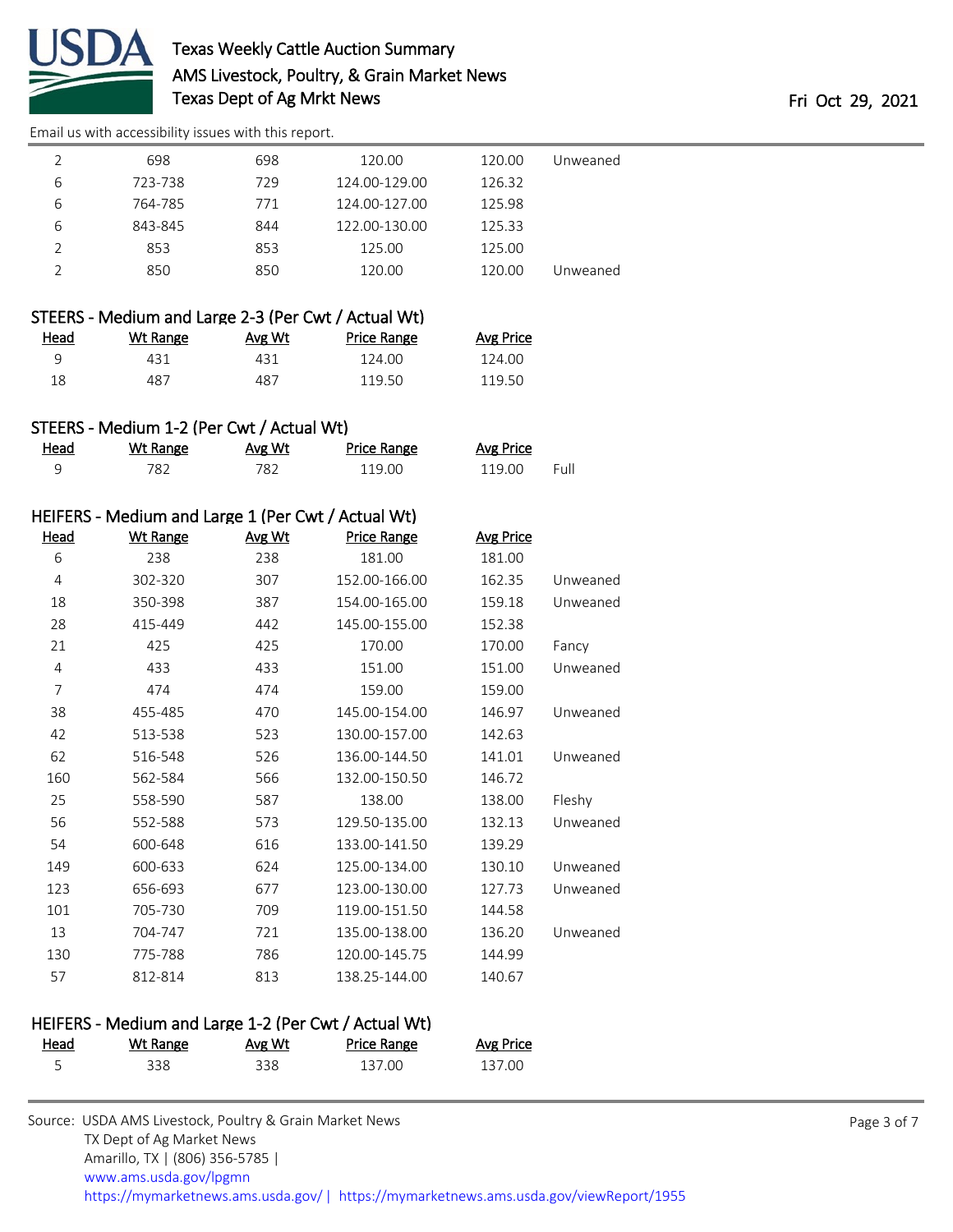

## Texas Weekly Cattle Auction Summary AMS Livestock, Poultry, & Grain Market News Texas Dept of Ag Mrkt News Texas Dept of Ag Mrkt News

[Email us with accessibility issues with this report.](mailto:mars@ams.usda.gov?subject=508%20issue)

| 4              | 360-395 | 376 | 143.00-150.00 | 146.46 |          |
|----------------|---------|-----|---------------|--------|----------|
| 4              | 360-390 | 375 | 141.00-152.00 | 146.72 | Unweaned |
| 9              | 416-440 | 423 | 143.00-145.00 | 144.21 |          |
| 8              | 455-475 | 462 | 140.00-147.00 | 143.97 |          |
| 22             | 465-493 | 473 | 129.00-152.00 | 147.20 | Unweaned |
| 22             | 502-548 | 533 | 123.00-134.00 | 127.74 |          |
| 24             | 503-540 | 529 | 122.00-126.00 | 123.21 | Unweaned |
| 47             | 553-598 | 580 | 121.50-133.00 | 125.93 |          |
| 18             | 585-594 | 592 | 125.00-130.00 | 126.80 | Unweaned |
| 20             | 603-638 | 619 | 121.00-129.00 | 125.73 |          |
| 11             | 603-643 | 621 | 119.00-124.00 | 121.65 | Unweaned |
| 78             | 655-696 | 692 | 122.00-152.00 | 148.64 |          |
| 12             | 663-685 | 669 | 120.00-125.00 | 123.72 | Unweaned |
| 413            | 708-740 | 711 | 113.00-148.50 | 146.40 |          |
| 12             | 738     | 738 | 135.00        | 135.00 | Full     |
| 5              | 752-778 | 762 | 113.00-117.00 | 115.37 |          |
| $\overline{2}$ | 810     | 810 | 118.00        | 118.00 |          |

#### HEIFERS - Medium and Large 2 (Per Cwt / Actual Wt)

| <b>Head</b>    | Wt Range | Avg Wt | <b>Price Range</b> | <b>Avg Price</b> |          |
|----------------|----------|--------|--------------------|------------------|----------|
| $\overline{2}$ | 323      | 323    | 136.00             | 136.00           |          |
| 7              | 360-390  | 373    | 124.00-130.00      | 127.45           |          |
| 9              | 403-422  | 416    | 131.00-136.00      | 134.38           |          |
| 23             | 450-499  | 478    | 128.00-136.00      | 131.72           |          |
| 5              | 480      | 480    | 115.00             | 115.00           | Unweaned |
| 6              | 508-530  | 516    | 105.00-121.00      | 114.72           |          |
| 15             | 568-588  | 580    | 115.00-120.00      | 117.99           | Unweaned |
| $\overline{2}$ | 615      | 615    | 105.00             | 105.00           |          |
| $\overline{2}$ | 610      | 610    | 111.00             | 111.00           | Unweaned |
| 4              | 685-690  | 688    | 116.00-117.00      | 116.50           |          |
| 1              | 670      | 670    | 116.00             | 116.00           | Unweaned |
| 8              | 720      | 720    | 135.00             | 135.00           |          |

### HEIFERS - Medium and Large 2-3 (Per Cwt / Actual Wt)

| Head | Wt Range | Avg Wt | <b>Price Range</b> | <b>Avg Price</b> |
|------|----------|--------|--------------------|------------------|
|      | 440      | 440    | 105.00             | 105.00           |

|      | BULLS - Medium and Large 1 (Per Cwt / Actual Wt) |        |                    |           |
|------|--------------------------------------------------|--------|--------------------|-----------|
| Head | Wt Range                                         | Avg Wt | <b>Price Range</b> | Avg Price |
|      | 850                                              | 850    | 122.00             | 122.00    |
|      | 970                                              | 970    | 110.00             | 110.00    |
|      | 1000-1020                                        | 1010   | 113.00-119.00      | 116.03    |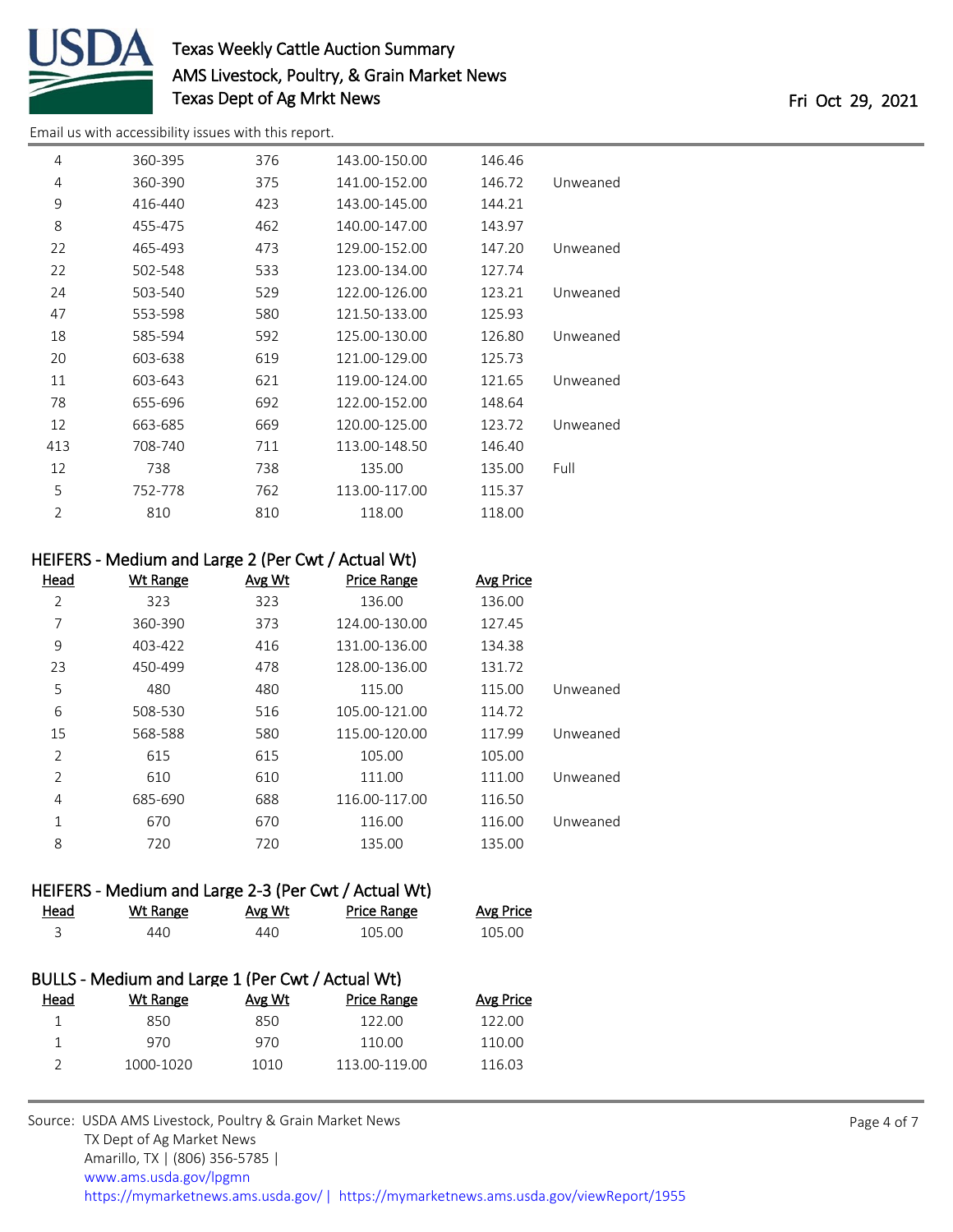

| 3              | 1100-1120                                          | 1110   | 105.00-113.00      | 109.34           |
|----------------|----------------------------------------------------|--------|--------------------|------------------|
|                | BULLS - Medium and Large 1-2 (Per Cwt / Actual Wt) |        |                    |                  |
| Head           | <b>Wt Range</b>                                    | Avg Wt | <b>Price Range</b> | <b>Avg Price</b> |
| 31             | 550-595                                            | 589    | 129.50-138.00      | 130.52           |
| 9              | 783                                                | 783    | 100.00             | 100.00           |
| 1              | 950                                                | 950    | 86.00              | 86.00            |
| 1              | 1080                                               | 1080   | 75.00              | 75.00            |
|                |                                                    |        |                    |                  |
|                | BULLS - Medium and Large 2 (Per Cwt / Actual Wt)   |        |                    |                  |
| <b>Head</b>    | Wt Range                                           | Avg Wt | Price Range        | Avg Price        |
| 4              | 435-445                                            | 440    | 128.00-138.00      | 133.06           |
| 4              | 585-593                                            | 589    | 121.00-126.00      | 123.48           |
| $\overline{2}$ | 625                                                | 625    | 114.00             | 114.00           |
| 11             | 663-690                                            | 679    | 112.00-119.00      | 115.56           |
| 4              | 715-718                                            | 717    | 108.00-117.00      | 112.49           |

|   | 822-830 | 825 | 100.00-104.00 | 102.39 |
|---|---------|-----|---------------|--------|
| Δ | 880-898 | 889 | 100.00-105.00 | 102.53 |
|   | 951     | 951 | 100.00        | 100.00 |

SLAUGHTER CATTLE

### COWS - Breaker 75-80% (Per Cwt / Actual Wt)

| <u>Head</u> | Wt Range  | Avg Wt | Price Range | Avg Price | <b>Dressing</b> |
|-------------|-----------|--------|-------------|-----------|-----------------|
| 12          | 1170-1975 | 1427   | 60.00-69.00 | 64.21     | Average         |
|             | 1360-1790 | 1535   | 70.00-77.00 | 73.62     | High            |
| ∽           | 1250-1750 | 1464   | 60.00-63.00 | 62.17     | Low             |

| COWS - Boner 80-85% (Per Cwt / Actual Wt) |  |  |
|-------------------------------------------|--|--|
|-------------------------------------------|--|--|

| Head | Wt Range  | Avg Wt | Price Range | Avg Price | Dressing |
|------|-----------|--------|-------------|-----------|----------|
| 79   | 1010-1495 | 1252   | 60.00-69.50 | 65.34     | Average  |
| 40   | 1120-1480 | 1322   | 66.00-73.00 | 71 29     | High     |
|      | 1030-1270 | 1147   | 58.00-62.50 | 60.86     | Low      |

### COWS - Lean 85-90% (Per Cwt / Actual Wt)

| Head | Wt Range  | Avg Wt | Price Range | Avg Price | Dressing             |
|------|-----------|--------|-------------|-----------|----------------------|
| 61   | 925-1480  | 1146   | 50.00-66.00 | 57.74     | Average              |
| 30   | 850-990   | 903    | 36.50-62.50 | 40.57     | Average Light Weight |
| 23   | 1015-1295 | 1121   | 61.00-70.50 | 64.15     | High                 |
| 50   | 840-1363  | 1114   | 39.00-60.00 | 45.84     | Low                  |
| 29   | 789-950   | 882    | 21.50-53.00 | 27.28     | Low Light Weight     |
| 50   | 959-1242  | 1045   | 32.75-37.00 | 35.62     | Very Low             |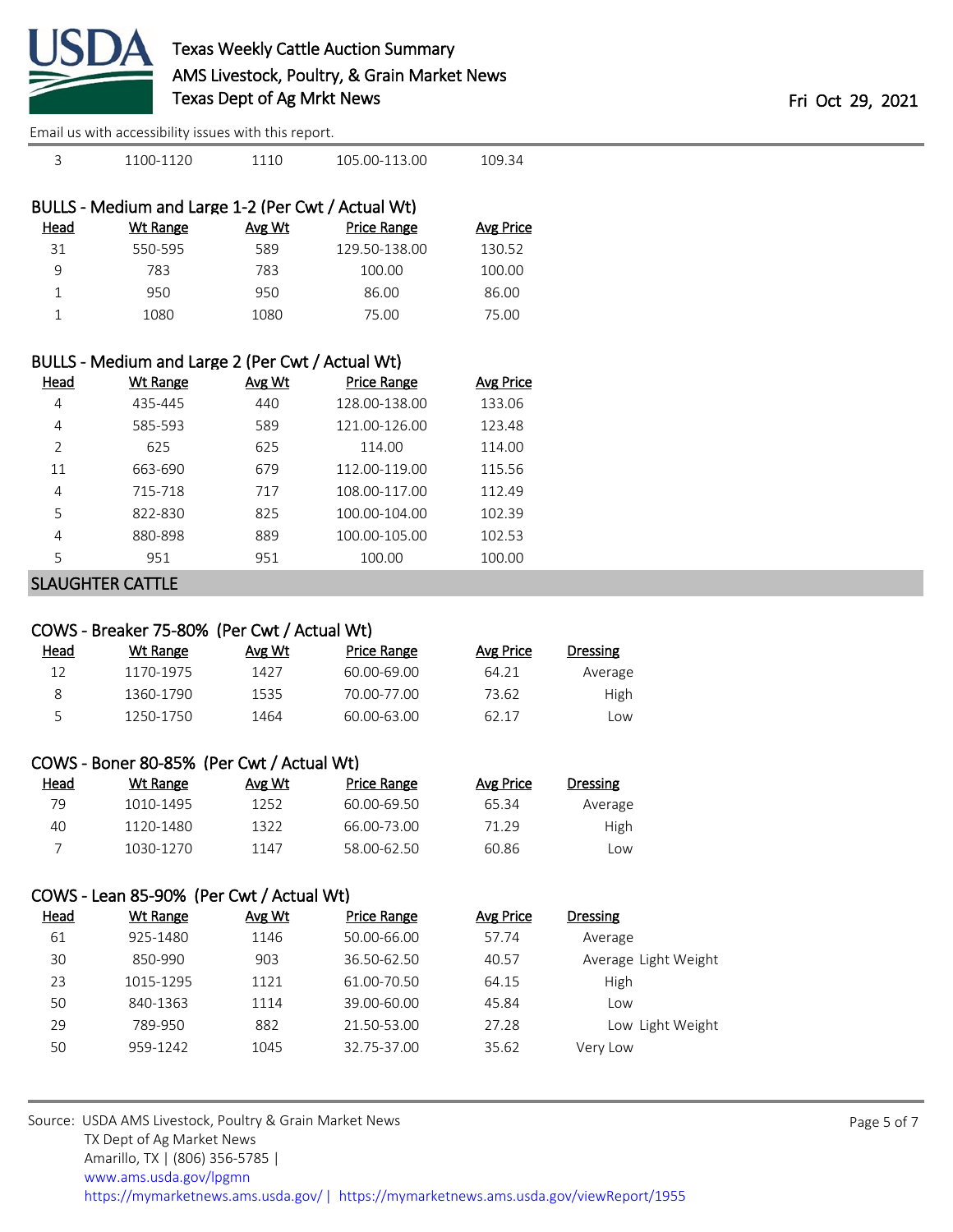

|              | BULLS - 1 (Per Cwt / Actual Wt)   |                |                                                         |                    |                    |                  |              |
|--------------|-----------------------------------|----------------|---------------------------------------------------------|--------------------|--------------------|------------------|--------------|
| <b>Head</b>  | <b>Wt Range</b>                   |                | Avg Wt                                                  | <b>Price Range</b> | <b>Avg Price</b>   | <b>Dressing</b>  |              |
| 10           | 1395-2260                         |                | 1834                                                    | 83.00-93.00        | 87.98              | Average          |              |
| $\mathbf{1}$ | 1950                              |                | 1950                                                    | 93.00              | 93.00              | High             |              |
| 3            | 1245-1895                         |                | 1643                                                    | 70.00-83.00        | 74.72              | Low              |              |
|              |                                   |                |                                                         |                    |                    |                  |              |
|              | BULLS - 1-2 (Per Cwt / Actual Wt) |                |                                                         |                    |                    |                  |              |
| <b>Head</b>  | <b>Wt Range</b>                   |                | Avg Wt                                                  | <b>Price Range</b> | <b>Avg Price</b>   | <b>Dressing</b>  |              |
| 6            | 1450-1600                         |                | 1525                                                    | 83.00-89.50        | 86.90              | Average          |              |
| 17           | 1510-2270                         |                | 1939                                                    | 92.00-99.00        | 96.49              | High             |              |
| 11           | 1030-1940                         |                | 1391                                                    | 60.00-81.00        | 75.39              | Low              |              |
|              | <b>REPLACEMENT CATTLE</b>         |                |                                                         |                    |                    |                  |              |
|              |                                   |                |                                                         |                    |                    |                  |              |
|              |                                   |                | STOCK COWS - Medium and Large 1 (Per Cwt / Actual Wt)   |                    |                    |                  |              |
| <u>Age</u>   | <b>Stage</b>                      | <b>Head</b>    | <b>Wt Range</b>                                         | Avg Wt             | <b>Price Range</b> | <b>Avg Price</b> |              |
| $2 - 4$      | $\bigcirc$                        | 4              | 900-1110                                                | 1018               | 65.00-75.00        | 70.43            |              |
|              |                                   |                |                                                         |                    |                    |                  |              |
|              |                                   |                | STOCK COWS - Medium and Large 1-2 (Per Cwt / Actual Wt) |                    |                    |                  |              |
| <b>Age</b>   | <b>Stage</b>                      | <b>Head</b>    | <b>Wt Range</b>                                         | Avg Wt             | <b>Price Range</b> | <b>Avg Price</b> |              |
| $<$ 2        | $\bigcirc$                        | $\overline{4}$ | 945-1110                                                | 998                | 69.50-96.00        | 87.66            |              |
| $2 - 4$      | O                                 | 2              | 990-1185                                                | 1088               | 76.00-78.00        | 76.91            |              |
| $5 - 8$      | $\circ$                           | 5              | 1080-1330                                               | 1254               | 64.00-67.00        | 65.00            |              |
| >5           | $\circ$                           | 6              | 1208-1573                                               | 1346               | 52.00-58.00        | 54.91            |              |
|              |                                   |                |                                                         |                    |                    |                  |              |
|              |                                   |                | STOCK COWS - Medium and Large 2 (Per Cwt / Actual Wt)   |                    |                    |                  |              |
| <u>Age</u>   | <b>Stage</b>                      | Head           | <b>Wt Range</b>                                         | Avg Wt             | <b>Price Range</b> | <b>Avg Price</b> |              |
| $2 - 8$      | $\bigcirc$                        | 4              | 850-1190                                                | 1036               | 40.00-47.00        | 44.02            | Thin Fleshed |
|              |                                   |                |                                                         |                    |                    |                  |              |
|              |                                   |                | STOCK COWS - Medium and Large 2-3 (Per Cwt / Actual Wt) |                    |                    |                  |              |
| <u>Age</u>   | <b>Stage</b>                      | <b>Head</b>    | <b>Wt Range</b>                                         | Avg Wt             | <b>Price Range</b> | <b>Avg Price</b> |              |
| $2 - 8$      | $\bigcirc$                        | 9              | 658-925                                                 | 765                | 14.00-35.00        | 22.84            | Thin Fleshed |
|              |                                   |                |                                                         |                    |                    |                  |              |
|              |                                   |                | BRED COWS - Medium and Large 1 (Per Head / Actual Wt)   |                    |                    |                  |              |
| <b>Age</b>   | <b>Stage</b>                      | <b>Head</b>    | <b>Wt Range</b>                                         | Avg Wt             | <b>Price Range</b> | <b>Avg Price</b> |              |
| $5-8$        | T1                                | 9              | 1209                                                    | 1209               | 800.00             | 800.00           |              |
| $5-8$        | $T1-2$                            | 13             | 1002                                                    | 1002               | 725.00             | 725.00           |              |
| $5 - 8$      | T <sub>2</sub>                    | 14             | 893-1325                                                | 1202               | 850.00-900.00      | 860.62           |              |
|              |                                   |                |                                                         |                    |                    |                  |              |
|              |                                   |                | BRED COWS - Medium and Large 1-2 (Per Head / Actual Wt) |                    |                    |                  |              |
| <u>Age</u>   | <b>Stage</b>                      | <b>Head</b>    | <b>Wt Range</b>                                         | Avg Wt             | <b>Price Range</b> | <b>Avg Price</b> |              |
| $2 - 8$      | T <sub>2</sub>                    | 27             | 1318-1536                                               | 1383               | 1010.00-1025.00    | 1020.06          |              |
| $2 - 8$      | T <sub>3</sub>                    | 5              | 965-1280                                                | 1117               | 1000.00-1025.00    | 1019.27          |              |
|              |                                   |                |                                                         |                    |                    |                  |              |